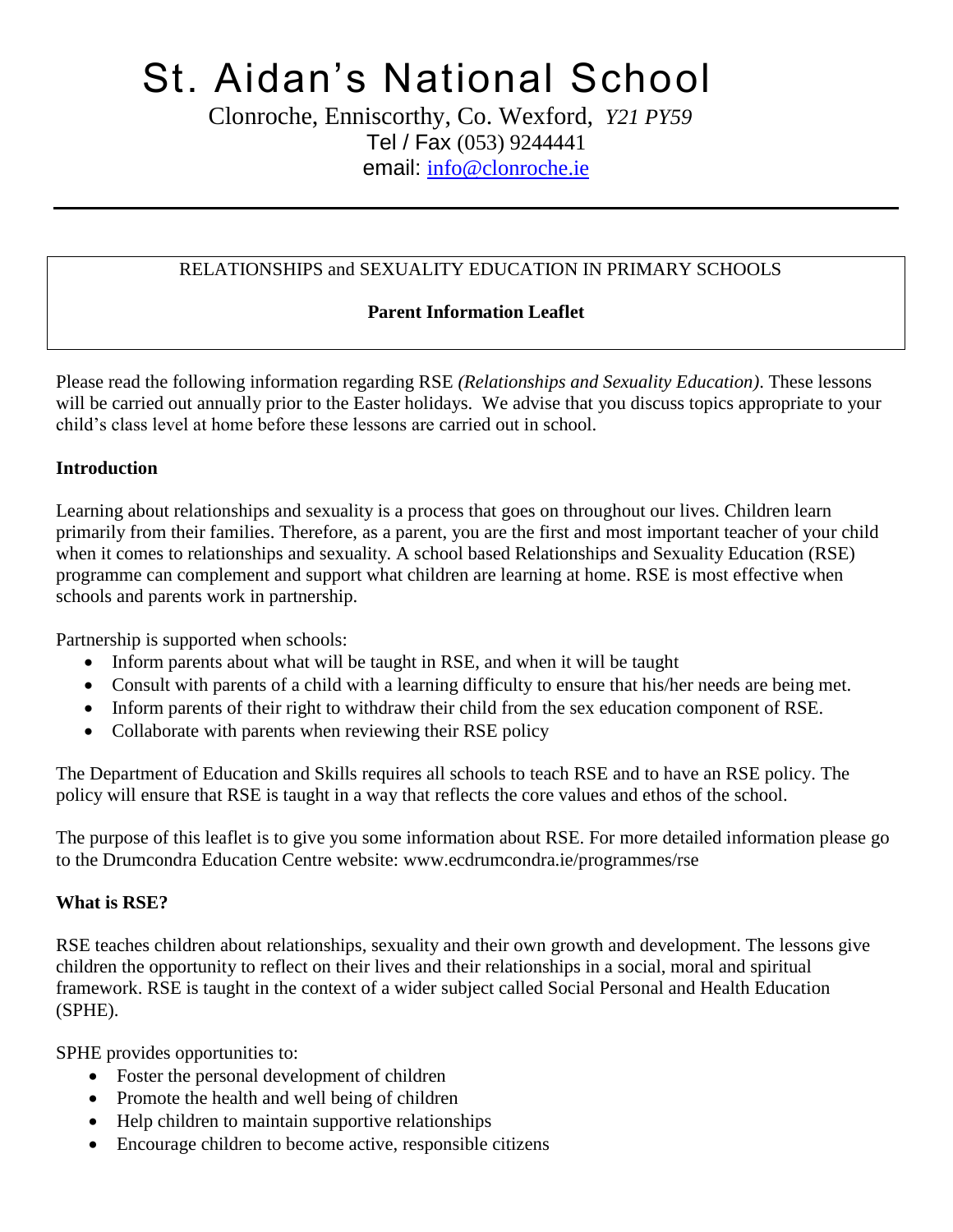# St. Aidan's National School

 Clonroche, Enniscorthy, Co. Wexford, *Y21 PY59* Tel / Fax (053) 9244441 email: [info@clonroche.ie](mailto:info@clonroche.ie)

The lessons in SPHE are arranged under three strands: **Myself, Myself and Others, Myself and the Wider World**.

The RSE programme is incorporated into the strands **Myself** and **Myself and Others**. Each strand is subdivided into strand units. These are shown below, with a very brief summary of their content.

The Stay Safe Programme is also an aspect of SPHE and should be taught under the strand unit 'Personal Safety'. The programme helps children to deal with upsetting, unsafe or frightening situations. For more information go to: www.staysafe.ie

#### **JUNIOR INFANTS TO SECOND CLASS**

#### **MYSELF:**

**Self Identity**: What makes me unique and special, becoming self reliant, making choices, expressing opinions.

**Taking Care of My Body**: Caring for one's body, respect for one's body and that of others, diet, hygiene, being able to name parts of male and female body using appropriate anatomical terms.

**Growing and Changing:** Understanding growth and change, exploring feelings, becoming aware of new life and birth, understanding a baby's needs.

**Safety and Protection:** Identifying risks, developing strategies for keeping safe, understanding why there are rules.

#### **MYSELF AND OTHERS:**

**Myself and My Family:** Learning about how families love and take care of each other.

**My Friends and Other People:** Appreciating friendship, treating others with dignity and respect, recognising bullying behaviour, understanding that it is wrong and knowing what to do about it.

**Relating to Others:** Listening to others, practicing care and consideration towards others, resolving conflict.